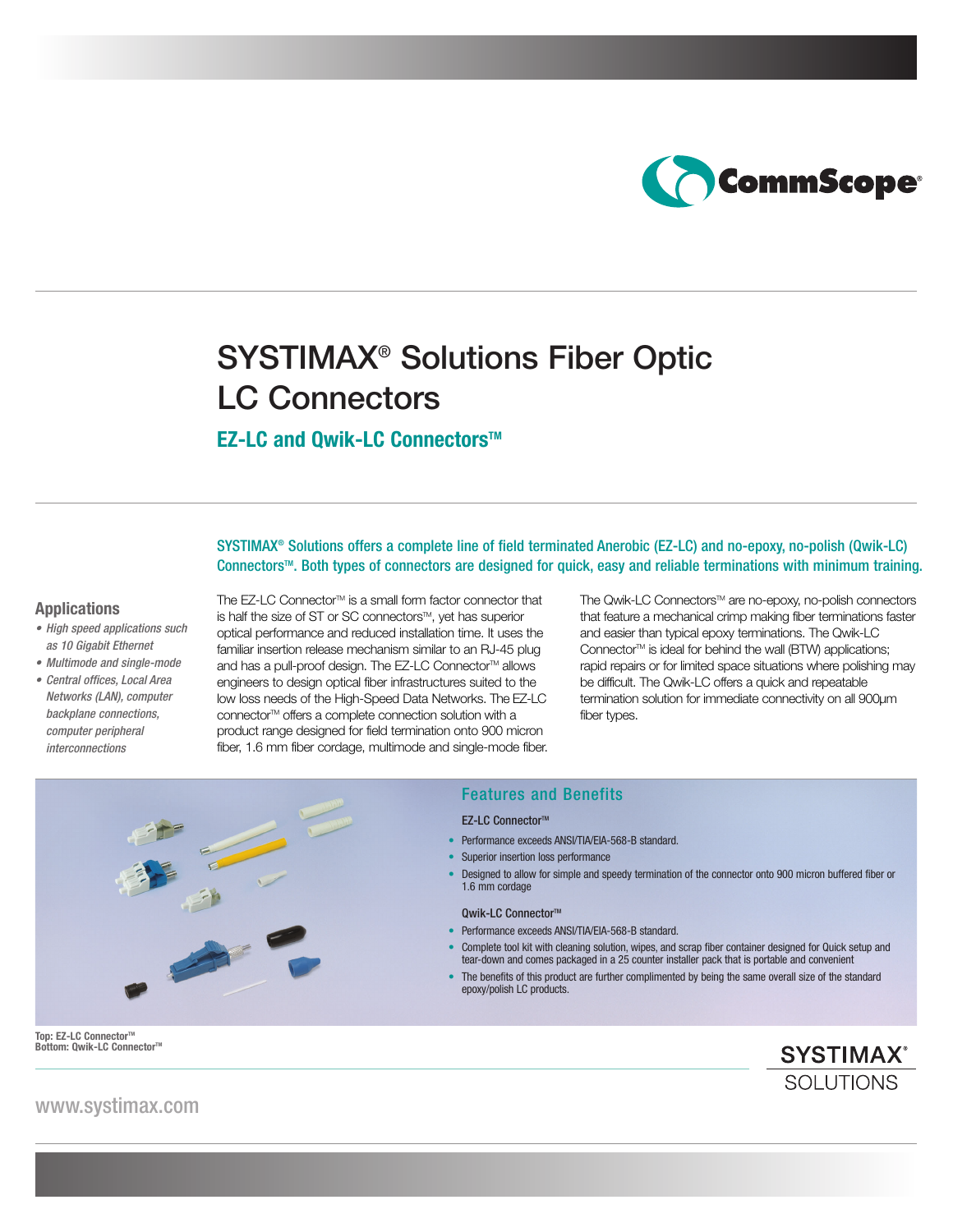# **EZ-LC Connectors™**

| <b>Physical Specifications</b><br><b>Description</b> |                                                |  |  |
|------------------------------------------------------|------------------------------------------------|--|--|
| Length:                                              | 1.25 in (3.18 cm) for 900µm buffer application |  |  |
| Tip:                                                 | Ceramic                                        |  |  |

| <b>Optical Specifications</b><br><b>Description</b> |                                                                                                                |  |
|-----------------------------------------------------|----------------------------------------------------------------------------------------------------------------|--|
| Multimode:<br><b>Typical Loss:</b>                  | $0.2$ dB                                                                                                       |  |
| Single-mode:<br><b>Typical Loss:</b>                | $0.2$ dB                                                                                                       |  |
| <b>Insertion Loss Change:</b>                       | $<$ 0.3 dB Mating durability for 500 reconnect<br><0.3 dB Temperature stability -14°F to 140°F (-10°C to 60°C) |  |
| <b>Cable Retention:</b>                             | 2 lbs for buffered fiber, 10 lbs for 1.6 mm cordage                                                            |  |

# **Ordering Information**

| <b>Material ID</b> | <b>Product Number</b> | <b>Detailed Description</b>                              | <b>Fiber Type</b> | Housing/<br><b>Boot Color</b> | Qty/Pkg          |
|--------------------|-----------------------|----------------------------------------------------------|-------------------|-------------------------------|------------------|
| 760034181          | P1001A-Z-125R         | BTW LC Connector, Pre-radiused, for 900um Buffered Fiber | <b>MM</b>         | Beige/White                   | $\mathbf{1}$     |
| 760034199          | P1101A-Z-125R         | BTW LC Connector for 900um Buffered Fiber, Pre-radiused  | <b>SM</b>         | <b>Blue/White</b>             | 1                |
| 760031401          | P1101A-7-125R/100     | BTW LC Connector for 900um Buffered Fiber, Pre-radiused  | <b>SM</b>         | <b>Blue/White</b>             | 100              |
| 760034157          | P1002A-Z-125R         | LC Connector for 1.6 mm Cordage Duplex, Pre-radiused     | <b>MM</b>         | Beige/White                   | 1                |
| 760034165          | P1002A-Z-125R/100     | LC Connector for 1.6 mm Cordage Duplex, Pre-radiused     | <b>MM</b>         | <b>Blue/White</b>             | 100 <sub>1</sub> |
| 760034173          | P1100A-Z-125R         | LC Connector for 1.6 mm Cordage Simplex, Pre-radiused    | <b>SM</b>         | <b>Blue/White</b>             | 1                |
| 760005838          | 1032H                 | Mini EZ-LC Tool Kit                                      | N/A               | N/A                           |                  |
| 760066720          | KIT-C-UNIV-M-100      | Universal Consumable Kit                                 | <b>MM</b>         | N/A                           | 1                |
| 760066738          | $KIT-C-UNIV-S-100$    | Universal Consumable Kit                                 | <b>SM</b>         | N/A                           |                  |